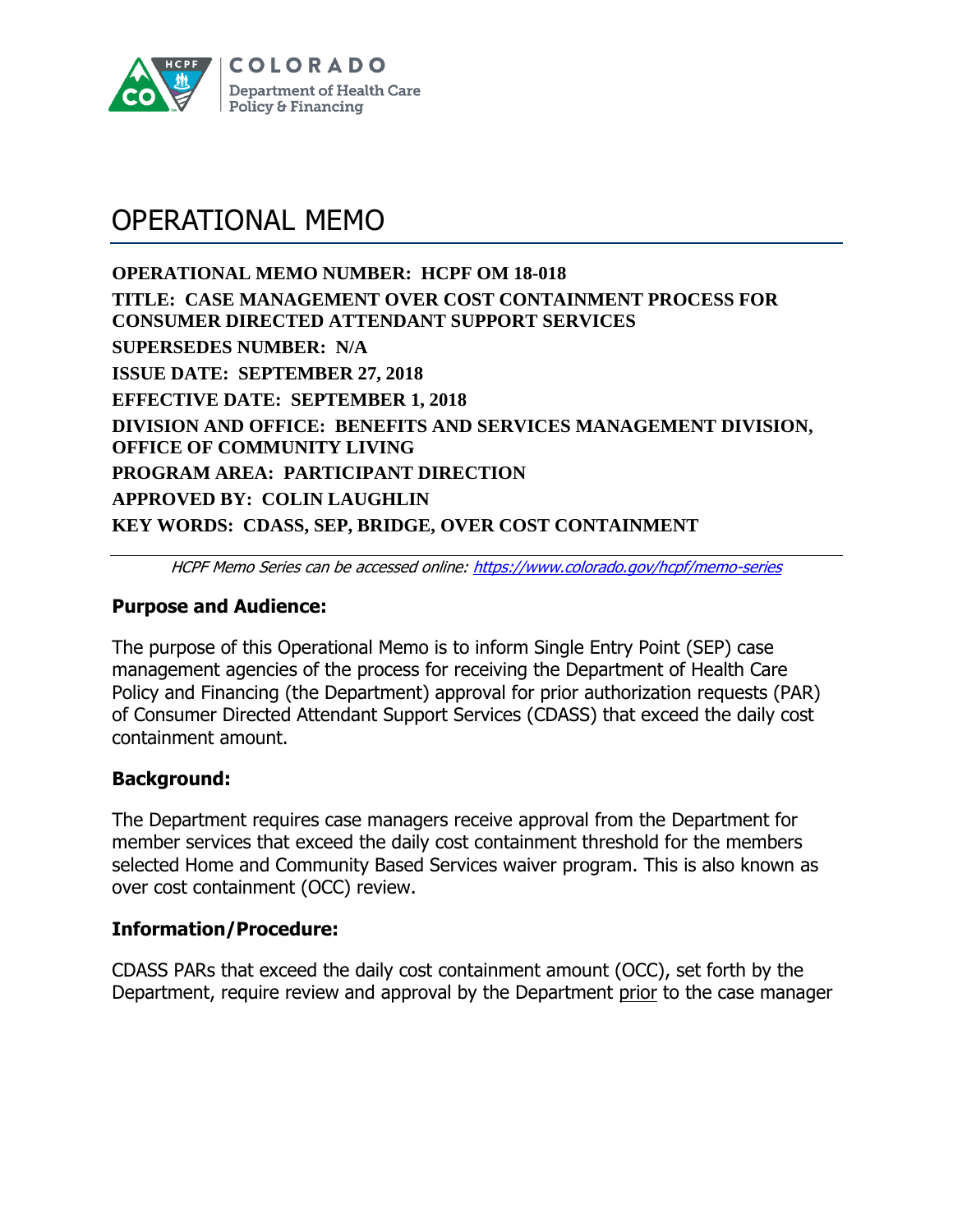entering the CDASS PAR in the Bridge. Case managers must follow the process identified below for new CDASS PARs and PAR revisions that are OCC.

- Enter the requested allocation into the member's selected Financial Management Service (FMS) vendor's portal which will generate an initial PAR. (Print a copy of the initial FMS PAR.)
- Submit the copy of the initial FMS PAR with all up to date supporting documentation to **[ltssocc@state.co.us](mailto:ltssocc@state.co.us)** ; including, but not limited to, the task worksheet, allocation worksheet, copies of physician prescriptions or orders for the tasks (if available), detailed information identifying frequency and duration of the tasks.
- The Department OCC reviewer will email the case manager to provide the signed Department approved OCC PAR or request additional information supporting the frequency and duration identified on the task worksheet.
	- $\circ$  The PAR is not approved to have services rendered until the FMS PAR is returned with the Department reviewer's signature.
- Once PAR approval is received back from the OCC review, the case manager will enter the CDASS PAR into the Bridge and upload the FMS PAR with Department signature of approval into the "attachments" tab.
- Complete the Bridge prior authorization request by submitting the PPA.
	- $\circ$  OCC PARs submitted in the Bridge will identify as "pending state review" in the "process status" box. Department staff will be alerted and will verify the OCC FMS PAR approved by the Department is present in the Bridge prior to approving the PAR. Failure to attach the signed OCC approved FMS PAR will delay the PAR approval.

The Bridge does not have the functionality at this time to adjust a PAR without completing a service revision. Therefore, services that are submitted in the Bridge must be accurate and have OCC approval prior to submission. The case manager risks a delay in service approval if the process above is not followed.

Please note any existing PARs entered by the LTHH email inbox team that are requiring a revision and are OCC will continue to be submitted to the LTHH email inbox for keying